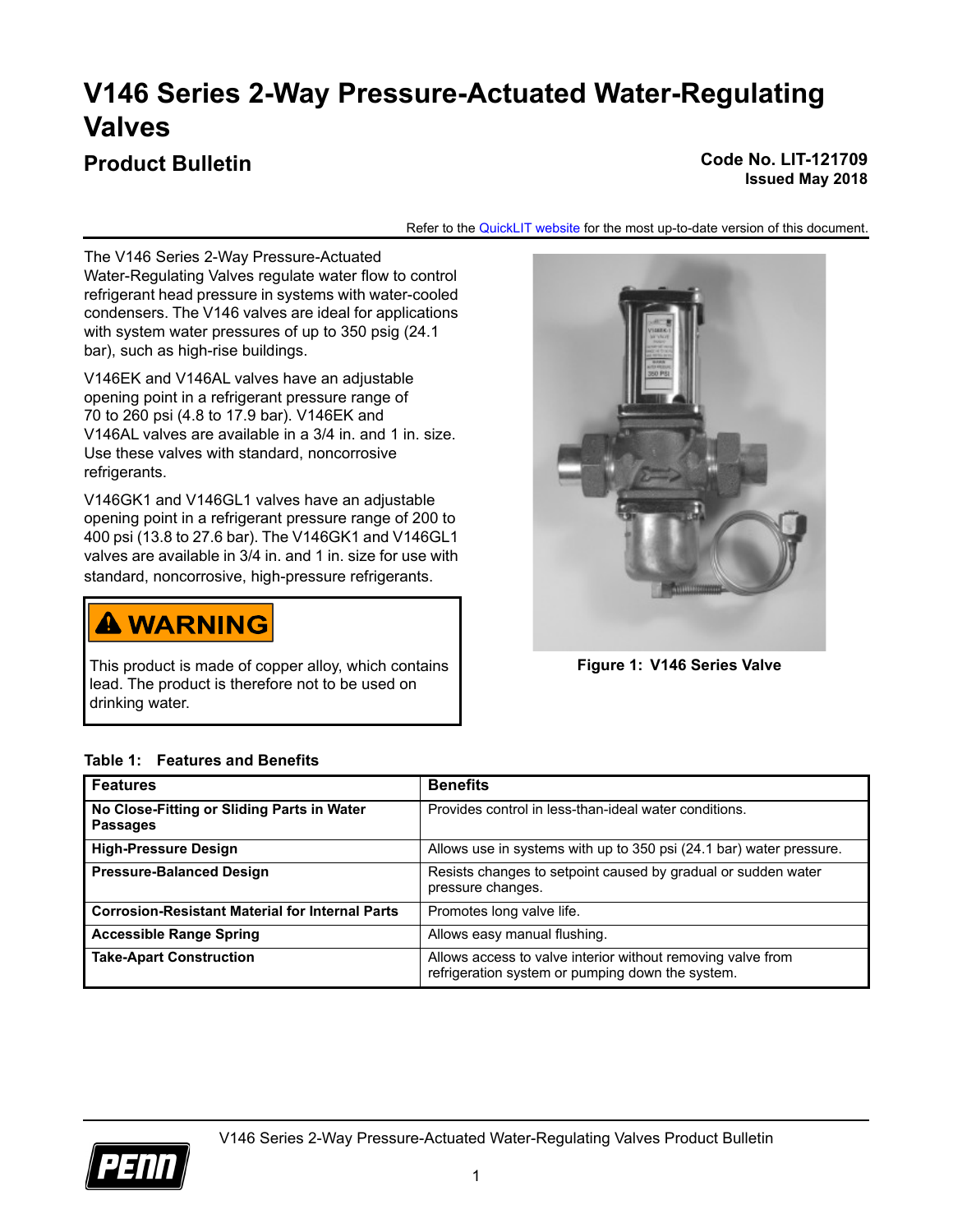## **Application**

**IMPORTANT:** The V146 Series 2-Way Pressure-Actuated Water-Regulating Valve is intended to control water or coolant flow under normal operating conditions. Where failure or malfunction of the V146 valve could lead to personal injury or property damage to the controlled equipment or other property, additional precautions must be designed into the control system. Incorporate and maintain other devices, such as supervisory or alarm systems or safety or limit controls, intended to warn of or protect against failure or malfunction of the V146 valve.

## **Operation**

The V146 valve controls refrigerant head pressure by sensing the condensing pressure and adjusting water flow to meet cooling demand as the condenser requirements change.

## **Valve Sizing**

Each application is unique and requires specific engineering data to properly size and design a system to fulfill the appropriate requirements. Typically, a valve is replaced with another valve of the same size in a properly sized and engineered system.

To make a rough field estimate of the size of valve for an application, find the valve size by locating a point on a flow chart (see [Figure 6](#page-3-0) through [Figure 9](#page-4-0)) that satisfies these requirements:

- water flow required by the condenser (**Flow**)
- refrigerant head pressure rise (PRISE)
- available water pressure (P<sub>AVAII</sub>)

Follow these steps, and use the information obtained to locate a point on one of the flowcharts ([Figure 6](#page-3-0)  through [Figure 9\)](#page-4-0) that satisfies all three steps.

- 1. Take the water flow required by the condenser **(Flow)** from information provided by the manufacturer of the condensing unit. If the manufacturer's information is unavailable, use the following information and [Figure 2](#page-1-0) to make a rough approximation of maximum water flow in gallons per minute (gpm) (cubic meters per hour  $[m^3/hr]$ ):
- System Capacity (**Tons of Refrigeration**)
- Outlet Water Temperature (**Temp. Outlet**)

• Inlet Water Temperature (**Temp. Inlet**)

Calculate the flow using the following formula:

Flow = 
$$
\frac{\text{Tons of Refrigeration x 30}}{(\text{Temp.}_{\text{outer}} - \text{Temp.}_{\text{Inlet}})} \underset{\frac{8}{8} \atop \frac{8}{8}}
$$

#### **Figure 2: Flow Required**

<span id="page-1-0"></span>**Note:** If the outlet temperature is unknown, assume it to be 10 $F^{\circ}$  (5.6C°) above the inlet temperature.

- 2. Determine refrigerant head pressure rise above the valve opening point (PRISE) using the following steps:
	- a. The **Valve Closing Pressure** (P<sub>CLOSE</sub>) is equal to the refrigerant pressure at the highest ambient temperature the refrigeration equipment experiences in the Off cycle. Use a Pressure-Temperature Chart for the refrigerant selected to find this pressure.
	- b. To approximate the **Valve Opening Pressure**   $(P_{\text{OPEN}})$ , add about 7 psi (0.5 bar) for EK and AL models or 10 psi (0.7 bar) for GL1 or GK1 models to the Valve Closing Pressure. See [Figure 3.](#page-1-1)

$$
P_{\text{OPEN}} = P_{\text{CLOSE}} + 7 \text{ psi} (0.5 \text{ bar})
$$
  
 $P_{\text{OPEN}} = P_{\text{CLOSE}} + 10 \text{ psi} (0.7 \text{ bar})$ 

<span id="page-1-1"></span>**Figure 3: Valve Opening Pressure, EK and AL Models (Top) or GK1 and GL1 Models (Bottom)**

- c. From the Pressure-Temperature Chart for the refrigerant selected, read the **Refrigerant Condensing Pressure (P<sub>COND</sub>) (operating** head pressure) corresponding to the selected condensing temperature.
- d. Subtract the Valve Opening Pressure from the Refrigerant Condensing Pressure. This gives the head pressure rise. See [Figure 4](#page-1-2).

$$
P_{RISE} = P_{\text{COND}} - P_{\text{OPEN}}^{\text{P}} \frac{1}{2}
$$

<span id="page-1-2"></span>**Figure 4: Refrigerant Head Pressure Rise**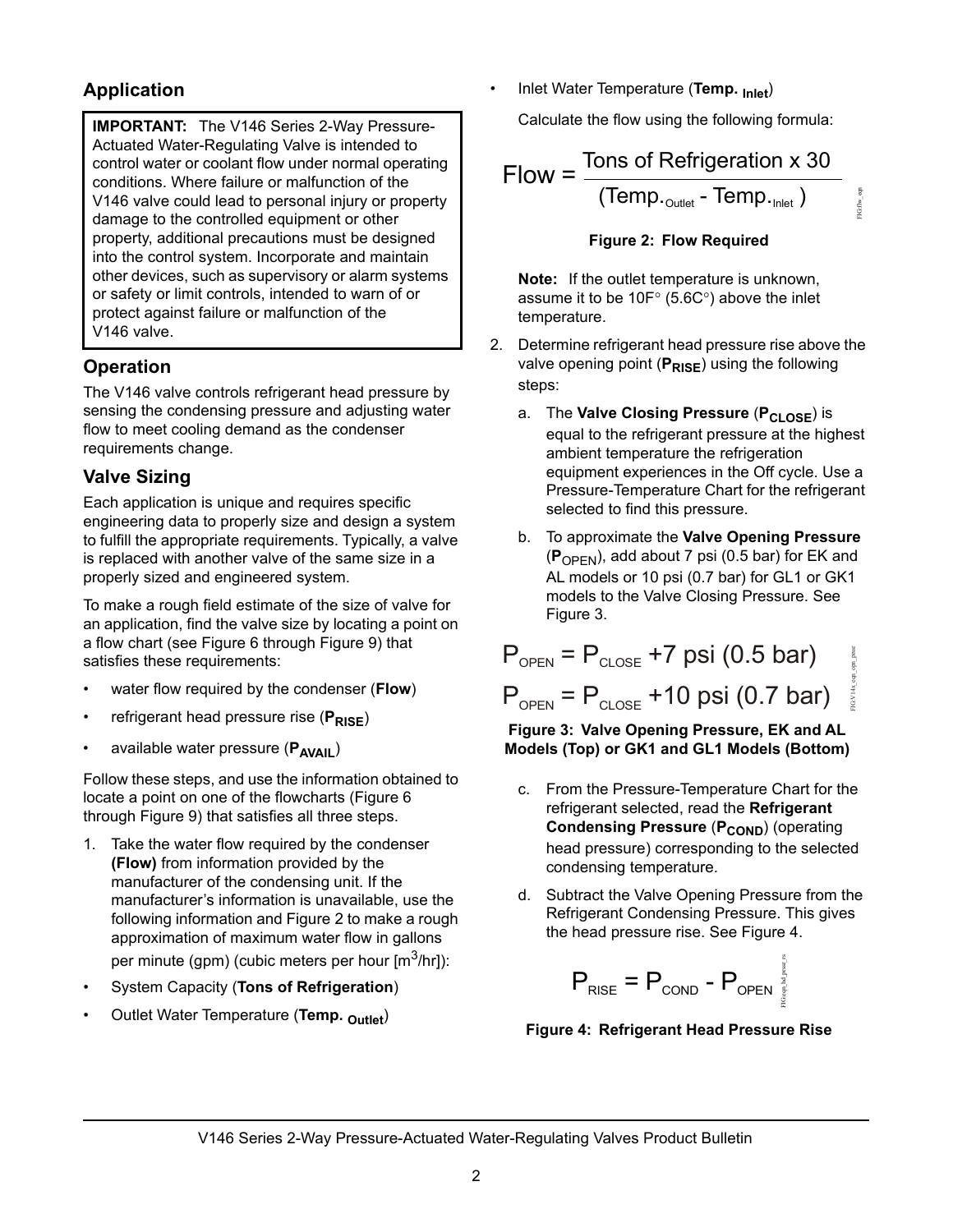- 3. Determine the available water pressure to the valve (P<sub>AVAIL</sub>) using the following steps and [Figure 5](#page-2-0). This is the actual water pressure available to force water through the valve.
	- a. Determine the minimum inlet pressure (P<sub>IN</sub>). This is the water pressure from city water mains, pumps, or other sources.
	- b. Pressure drop through condenser ( $\Delta P_{\text{COMP}}$ ) is the difference in water pressure between the condenser inlet and the condenser outlet. Obtain this information from the condenser manufacturer.
	- c. Estimate or calculate the pressure drop through all associated piping (P<sub>LOSS</sub>).
	- d. Subtract the  $\Delta P_{\text{COND}}$  and  $P_{\text{LOS}}$  from  $P_{\text{IN}}$ . The result is **PAVAIL**.



<span id="page-2-0"></span>**Figure 5: Available Water Pressure**

4. Select the proper valve size from the flowcharts by locating a point on a chart that satisfles the flow, the head pressure rise above opening point, and the pressure drop across the valve.

#### *Metric Conversions*

Use these equations to convert between U.S. and S.I. units.

- 1 dm<sup>3</sup>/s = 3.6 m<sup>3</sup>/h = 15.9 U.S. gal. /min. = 13.2 U.K. gal. /min.
- 1 bar = 100 kPa = 0.1 MPa = 1.02 kg/cm<sup>2</sup> = 0.987 atm =  $14.5$  psi

### *Valve Sizing Example*

A 12-ton capacity R410A system has an inlet water temperature of 85 $\degree$ F (29 $\degree$ C) and an outlet water temperature of  $95^{\circ}F$  (35 $^{\circ}C$ ).

The manufacturer's recommended condensing temperature is 105 $\degree$ F (41 $\degree$ C), and the corresponding condensing pressure is 340 psi (23.4 bar). The maximum ambient temperature is estimated at 90°F  $(32^{\circ}C)$ .

City water pressure is 40 psi (2.8 bar) and the manufacturer's table gives a pressure drop through the condenser at 15 psi (1 bar). Drop through the installed piping is approximately 4 psi (0.3 bar).

Use the valve sizing process to find the correctly sized valve for this application:

- 1. Find or calculate the water flow required by the condenser. See [Figure 2.](#page-1-0)
	- **Flow:** According to the data provided, the required flow is 36 GPM (8.2  $m^3/h$ ).
- 2. Determine refrigerant head pressure rise above the valve opening point. See [Figure 3](#page-1-1) and [Figure 4.](#page-1-2)
	- P<sub>CLOSE</sub>: Closing point is pressure of refrigerant corresponding to  $90^{\circ}$ F (32 $^{\circ}$ C). Using a refrigerant pressure-temperature chart for the refrigerant (R410A), the pressure is 274 psi (18.9 bar).
	- P<sub>OPEN</sub>: Opening point = 274 psi + 10 psi = 284 psi (18.9 bar + 0.7 bar = 19.6 bar)
	- **P<sub>COND</sub>:** Condensing pressure = 340 psi (23.4 bar)
	- **P<sub>RISE</sub>**: Head pressure rise = 340 psi -284 psi = 56 psi (23.4 bar - 19.6 bar = 3.9 bar)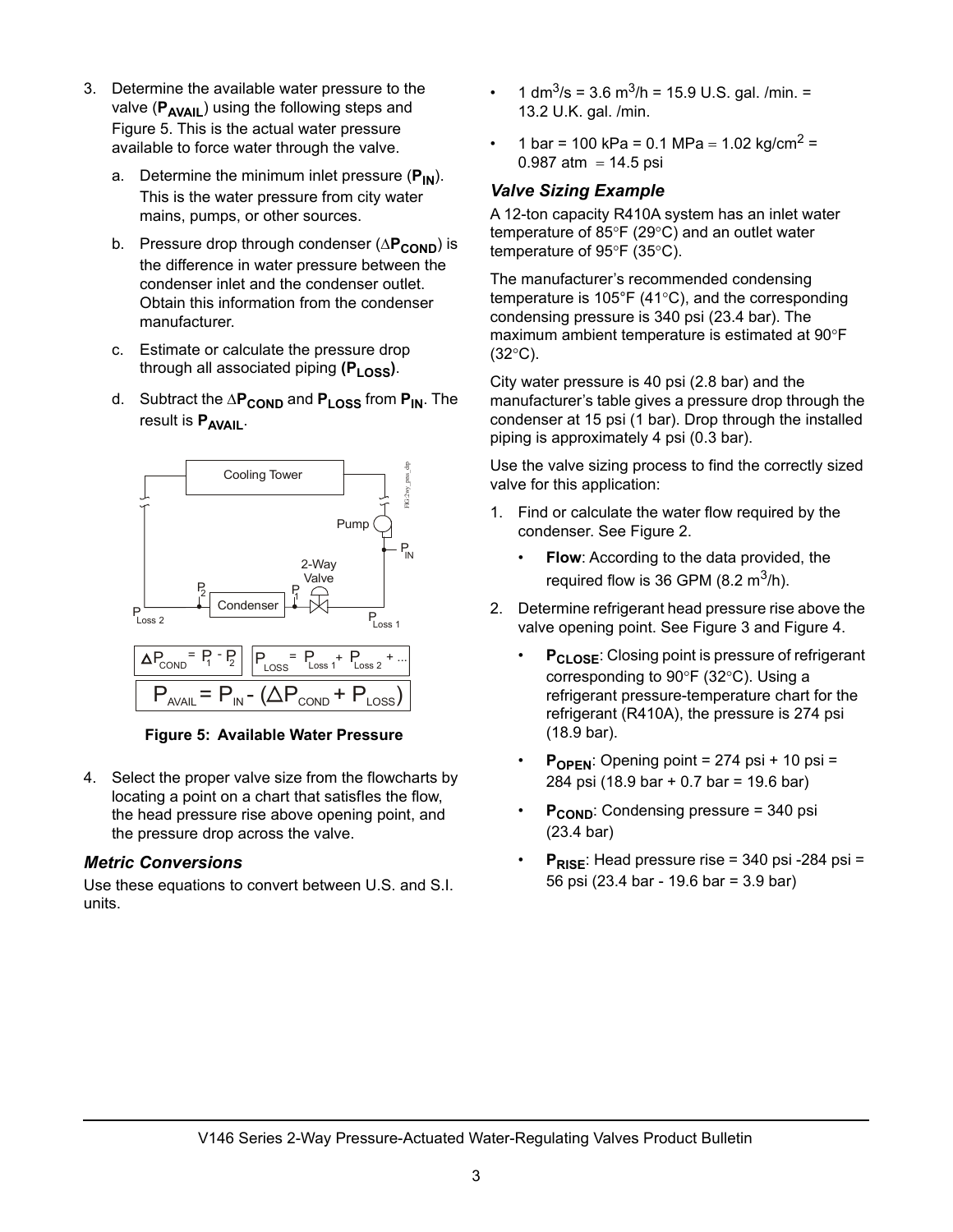- 3. Determine the available water pressure to the valve. See [Figure 5.](#page-2-0)
	- $P_{IN}$ : Inlet water pressure = 40 psi (2.8 bar)
	- $\cdot$   $\Delta P_{\text{COMP}}$ : Pressure drop through the condenser = 15 psi (1 bar)
	- **P**<sub>LOSS</sub>: Combined piping pressure loss = 4 psi (0.3 bar)
	- **P<sub>AVAIL</sub>:** Available water pressure to the valve = 40 psi - (15 psi + 4 psi) = 21 psi  $(2.8 \text{ bar} - [1 \text{ bar} + 0.3 \text{ bar}] = 1.4 \text{ bar})$
- 4. Using the following data and the flowcharts, the only valve that comes close to meeting all the criteria (without being oversized) is the V146GL1 valve (see [Figure 9](#page-4-0)):
	- **Flow** = 36 GPM (8.2 m<sup>3</sup>/h)
	- $P_{RISE}$  = a head pressure rise of 56 psi (3.9 bar)
	- **P<sub>AVAIL</sub>** = available water pressure to the valve is 21 psi (1.4 bar)

**Note:** In this example, you must use the V146GL1 valve instead of the V146AL valve because of the application's pressure range.

#### **V146 Flowcharts**

The maximum recommended differential water pressure across a valve is 60 psi (4.1 bar).



**Figure 6: 3/4 in. V146EK Valve**

<span id="page-3-0"></span>

**Figure 7: 1 in. V146AL Valve**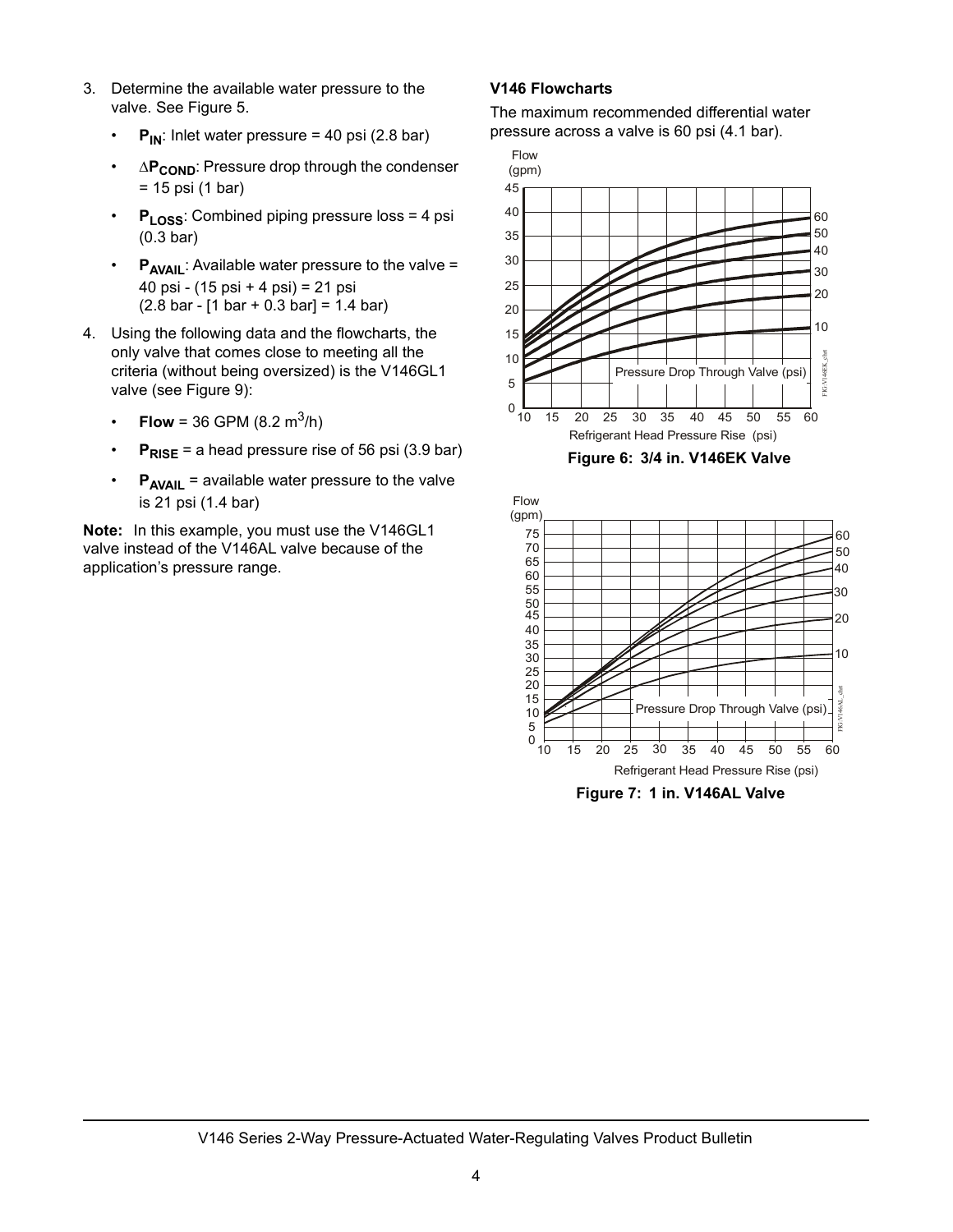

**Figure 8: High Refrigerant Pressure 3/4 in. V146GK1 Valves**



<span id="page-4-0"></span>**Figure 9: High Refrigerant Pressure 1 in. V146GL1 Valves**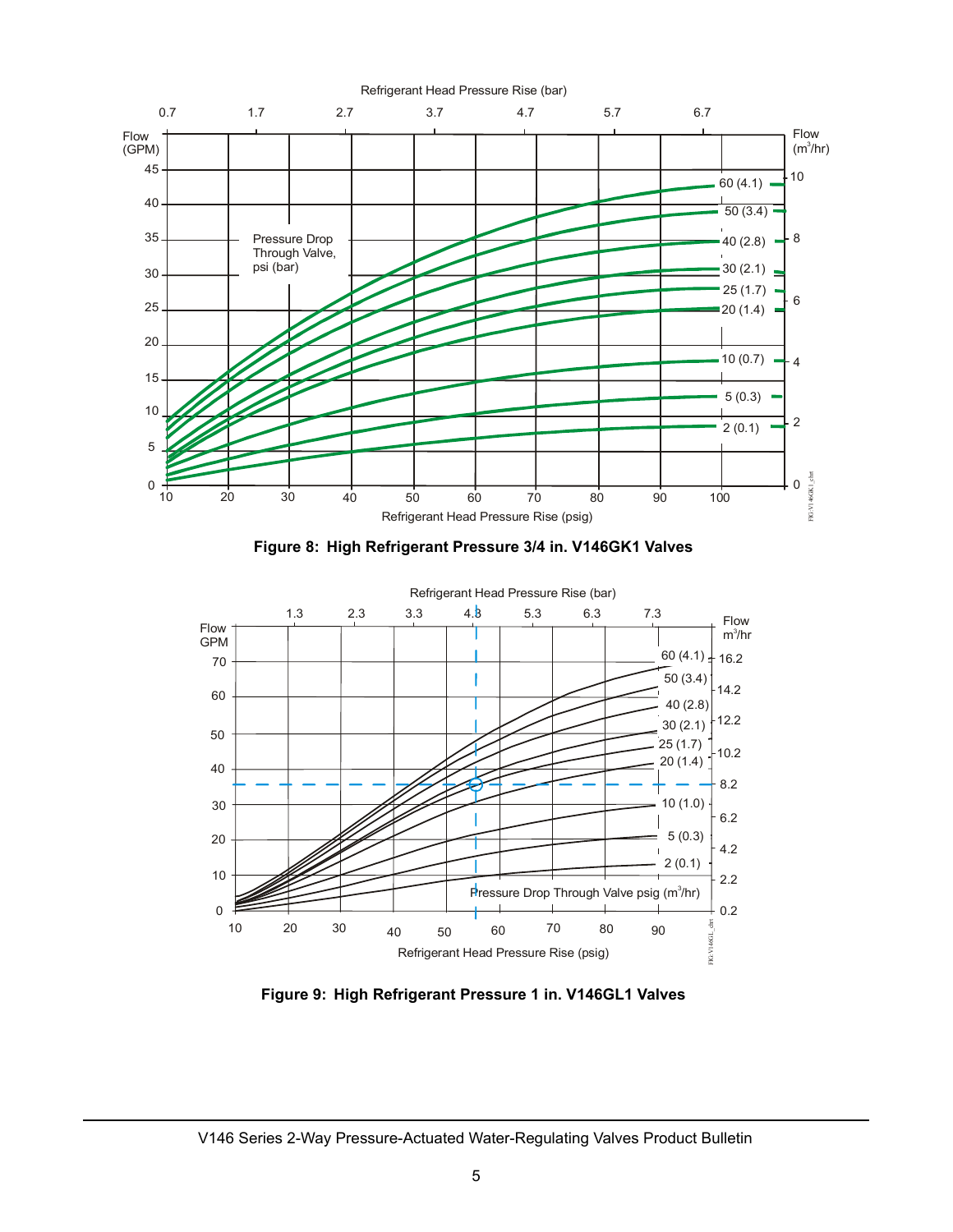### *Dimensions*

See Figure 10, [Figure 11](#page-5-0), Figure 12, Figure 13, and Table 2 for dimensions of V146 valves.



**Figure 10: 3/4 in. V146EK Valves**



<span id="page-5-0"></span>**Figure 11: High Refrigerant Pressure 3/4 in. V146GK1 Valves**



**Figure 12: 1 in. V146AL Valves**



**Figure 13: High Refrigerant Pressure 1 in. V146GL1 Valves**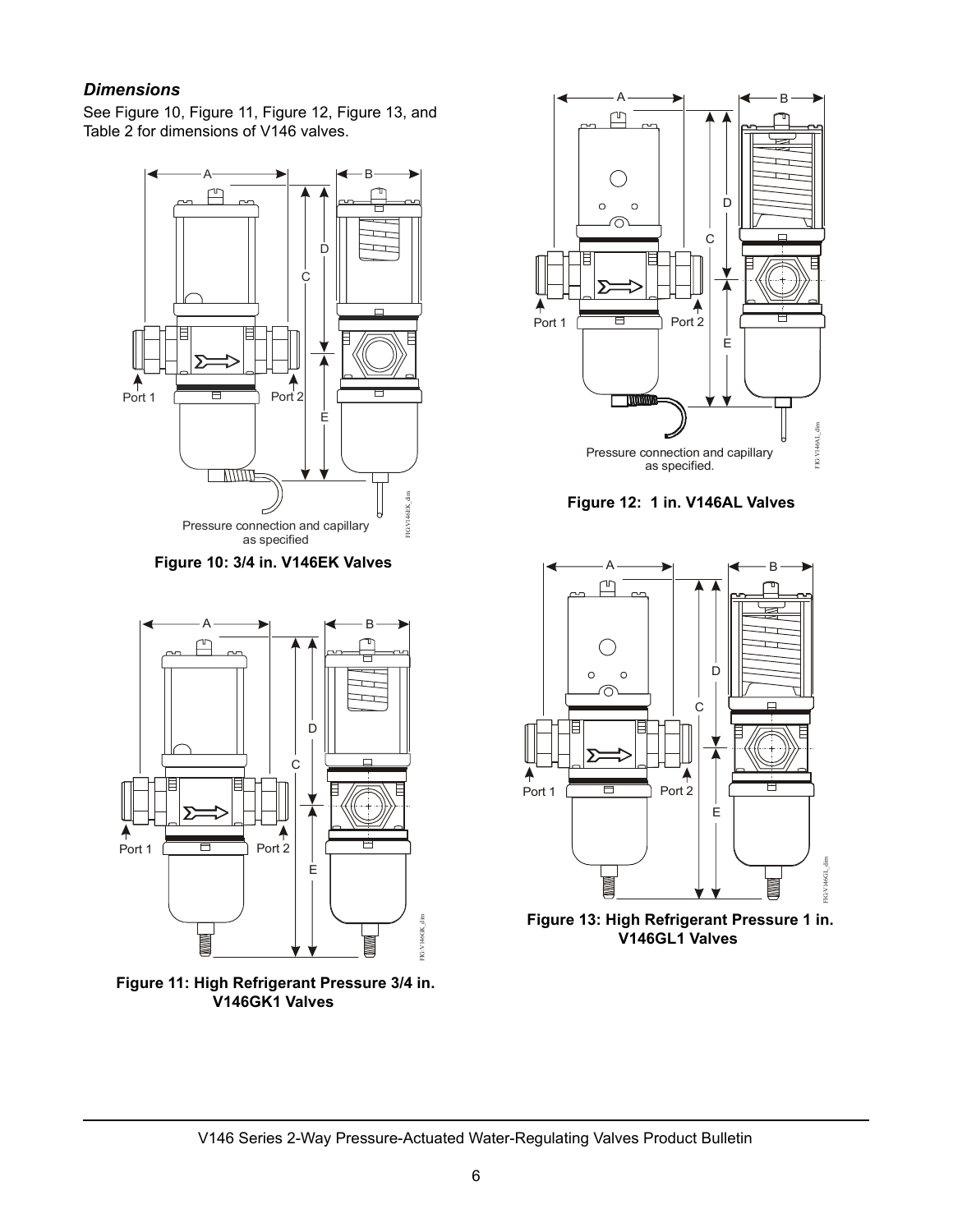| <b>Product Code</b><br><b>Number</b> | <b>Nominal</b><br>Valve<br><b>Size</b> | A           | в              | C            |                | Е             |
|--------------------------------------|----------------------------------------|-------------|----------------|--------------|----------------|---------------|
| <b>V146EK-1C</b>                     | $3/4$ in.                              | $3-3/8(86)$ | $2 - 3/16(55)$ | 7-3/16 (183) | 4-3/16 (106)   | 3(76)         |
| V146GK1-001C                         | $3/4$ in.                              | $3-3/8(86)$ | $2 - 3/16(55)$ | 8(204)       | 4-3/16 (106)   | $3-13/16(98)$ |
| <b>V146AL-1C</b>                     | 1 in.                                  | 4-3/4 (121) | 2-13/16 (72)   | 10(254)      | 5-15/16 (151)  | 4-1/16 (103)  |
| V146GL1-001C                         | $1$ in.                                | 4-3/4 (121) | 2-13/16 (72)   | 10-1/2 (267) | $5-15/16(151)$ | 4-9/16 (116)  |

**Table 2: Valve Dimensions, Inches (Millimeters)**

## **Selection**

Use Figure 14 and [Table 3](#page-6-0) to select valves.





 $\textrm{FIGconvet\_slyl}$ FIG:cnnctr\_styl

1/4-in. SAE Male Flare Connector



#### **Figure 14: Pressure Connection Styles**

#### <span id="page-6-0"></span>**Table 3: Selection Chart**

| <b>Product Code</b><br><b>Number</b> | <b>Nominal Valve Size</b> | <b>Inlet and Outlet</b><br><b>Ports</b> | <b>Pressure</b><br><b>Connection Style</b> | <b>Shipping Weight</b>      |
|--------------------------------------|---------------------------|-----------------------------------------|--------------------------------------------|-----------------------------|
| <b>V146EK-1C</b>                     | $3/4$ in.                 | Union (Sweat)                           | 46                                         | 4.3 lb $(2.0 \text{ kg})$   |
| V146GK1-001C                         | $3/4$ in.                 | Union (Sweat)                           | 5                                          | 4.3 lb $(2.0 \text{ kg})$   |
| <b>V146AL-1C</b>                     | $1$ in.                   | Union (Sweat)                           | 46                                         | $9.3$ lb $(4.0 \text{ kg})$ |
| V146GL1-001C                         | $1$ in.                   | Union (Sweat)                           | 5                                          | $9.3$ lb $(4.0 \text{ kg})$ |